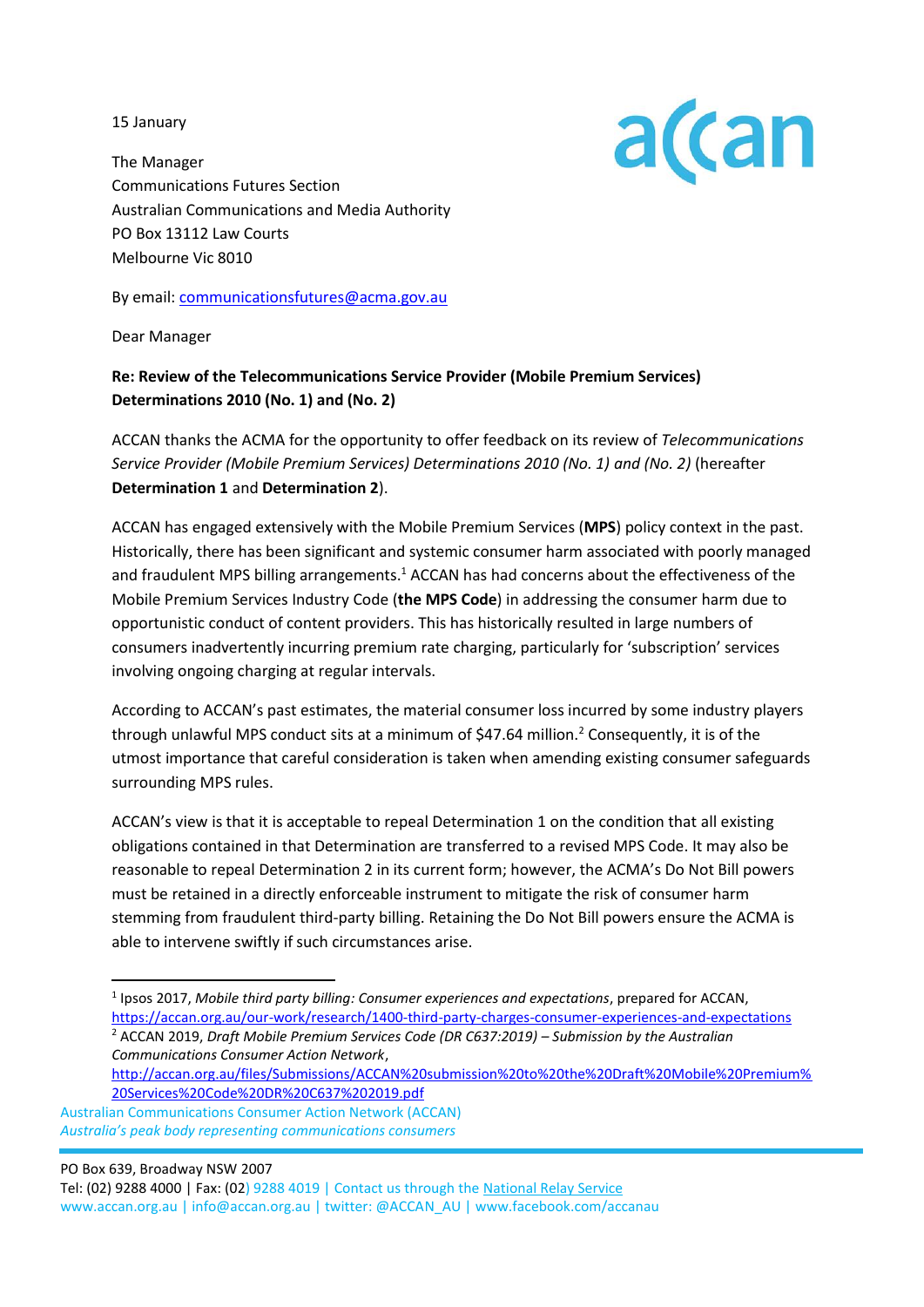

# **MPS Determination 1**

In ACCAN's view, it is reasonable to transfer safeguards currently contained in Determination 1 into the MPS Code, so long as all provisions in Determination 1 are captured within that Code. This is due to the decreasing prevalence of MPS in the market.

ACCAN has reviewed the draft MPS Code circulated by Communications Alliance and has identified one key provision in Determination 1 that appears to have been omitted: the requirement to provide a customer-convenient service to facilitate the barring of MPS services.

Part 8 of Determination 1 outlines the requirement to provide a customer-convenient service:

*(1) Without limiting subsection 7(3), the mobile carriage service provider must provide a customer-convenient service that assists a customer to request the barring of all premium SMS and MMS services in relation to a public mobile telecommunications service supplied by it to the customer.*

*(2) A customer-convenient service means a service which:* 

*(a) ensures that a request mentioned in subsection (1) is received promptly by the mobile carriage service provider; and*

*(b) is convenient for the customer to use; and*

*(c) does not require the customer to use a postal service or to attend at any location in person; and*

*(d) can be accessed by each of the methods by which the mobile carriage service provider ordinarily enables the customer to communicate with the mobile carriage service provider in relation to the customer's public mobile telecommunications service.<sup>3</sup>*

It is essential this provision is transferred to the MPS Code to ensure consumers do not become subject to unduly onerous processes in order to bar MPS. Retaining this rule will build consumer confidence that the industry can and will effectively manage the barring of MPS in a co-regulatory context.

**Recommendation 1: That the ACMA ensures provisions contained in Determination 1 Part 8(1)-(2) are transferred to the updated MPS Code.** 

# **MPS Determination 2**

ACCAN is not aware of any issues regarding removing obligations surrounding the Do Not Contract rule outlined in Part 2 of Determination 2, as we understand the content provider register has not been maintained and has very limited current utility.

However, it is ACCAN's view that the ACMA's Do Not Bill powers contained in Part 3 of Determination 2 must be retained in a directly enforceable instrument to ensure swift regulatory

<sup>3</sup> *Telecommunications Service Provider (Mobile Premium Services) Determination 2010 (No. 1)* (Cth), Part 8, <https://www.legislation.gov.au/Details/F2014C011654>